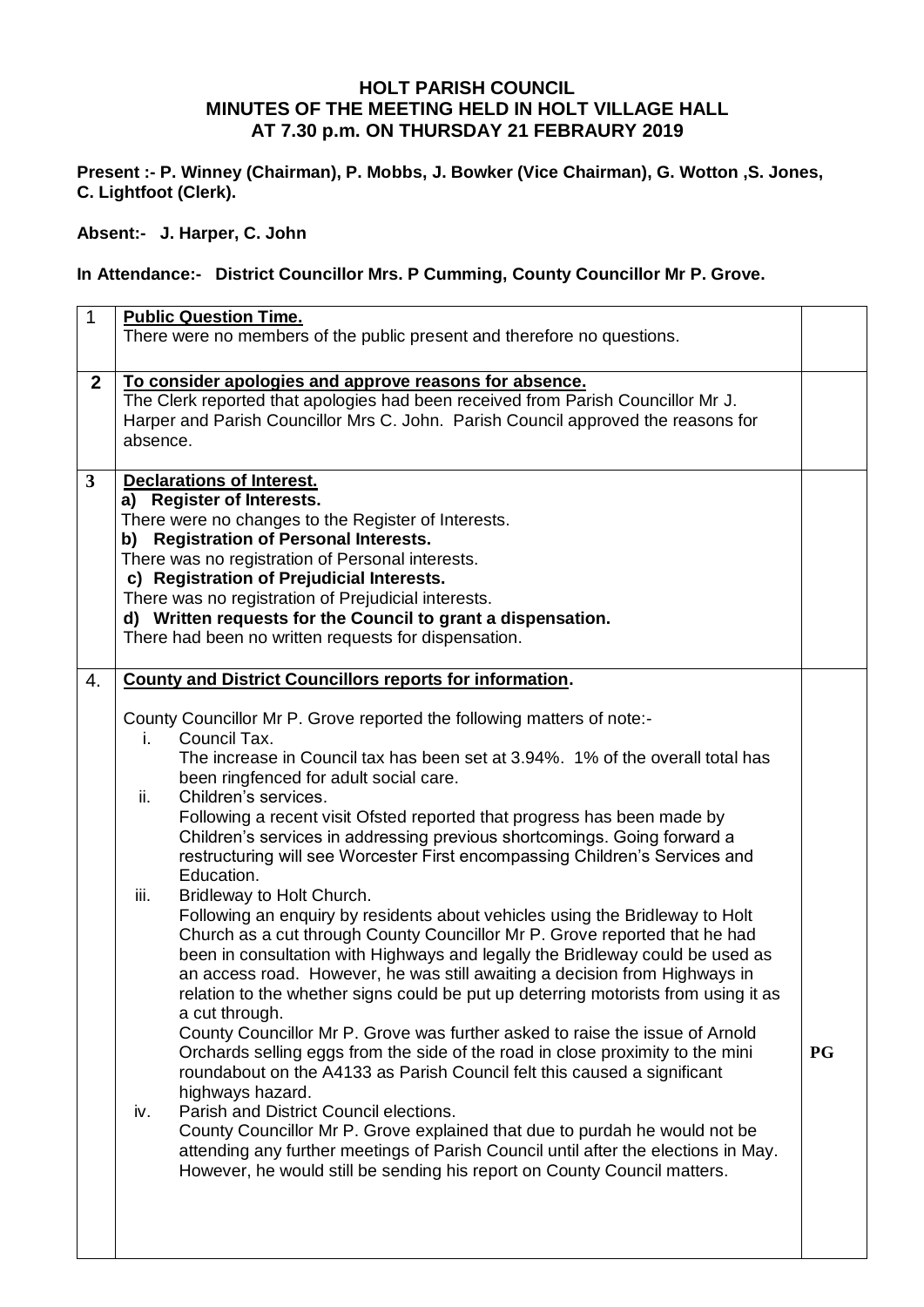|    | District Councillor Mrs P. Cumming reported the following matters of note:-<br>Vacant properties<br>i.<br>District Councillor Mrs P. Cumming reported that with effect from 1/4/2019<br>properties which have been vacant for a period of more than 2 years would be<br>charged double council tax in an attempt to encourage a return to housing<br>stock.<br>ii.<br>Road sweeping.<br>District Councillor Mrs P. Cumming explained although road sweeping takes<br>place on a rolling cycle throughout the district and if the Parish feels that it<br>needs doing more frequently, requests must be made via the Hub. District<br>Councillor Mrs P. Cumming agreed to report the frequency of the road<br>sweeping and drain clearance to the Parish Clerk for information.<br>Arnolds Orchards.<br>iii.<br>District Councillor Mrs P. Cumming agreed to raise the concerns regarding<br>livestock and the development of static homes at Arnolds Orchards with the<br>Enforcement Officer.                                                                                                                                                                                                                                                                                                                                                                                                                                                                               |           |  |  |  |  |  |
|----|------------------------------------------------------------------------------------------------------------------------------------------------------------------------------------------------------------------------------------------------------------------------------------------------------------------------------------------------------------------------------------------------------------------------------------------------------------------------------------------------------------------------------------------------------------------------------------------------------------------------------------------------------------------------------------------------------------------------------------------------------------------------------------------------------------------------------------------------------------------------------------------------------------------------------------------------------------------------------------------------------------------------------------------------------------------------------------------------------------------------------------------------------------------------------------------------------------------------------------------------------------------------------------------------------------------------------------------------------------------------------------------------------------------------------------------------------------------------------|-----------|--|--|--|--|--|
| 5. | TO APPROVE THE MINUTES OF THE MEETING OF HOLT PARISH COUNCIL HELD                                                                                                                                                                                                                                                                                                                                                                                                                                                                                                                                                                                                                                                                                                                                                                                                                                                                                                                                                                                                                                                                                                                                                                                                                                                                                                                                                                                                            |           |  |  |  |  |  |
|    | <b>ON 17 JANUARY 2019.</b><br>The minutes of Meeting of Holt Parish Council held on Thursday 17 January 2019 were<br>approved by Parish Council and signed by the Chairman as a true record.                                                                                                                                                                                                                                                                                                                                                                                                                                                                                                                                                                                                                                                                                                                                                                                                                                                                                                                                                                                                                                                                                                                                                                                                                                                                                 |           |  |  |  |  |  |
| 6. | <b>PROGRESS REPORTS</b>                                                                                                                                                                                                                                                                                                                                                                                                                                                                                                                                                                                                                                                                                                                                                                                                                                                                                                                                                                                                                                                                                                                                                                                                                                                                                                                                                                                                                                                      |           |  |  |  |  |  |
|    | a) Use of bridleway to Holt Church by vehicles – progress report.<br>This was discussed under Agenda item 4. County Councillor report.<br><b>b)</b> Proposed relocation of Holt Post Office – update.<br>The Chairman and Parish Councillor Mr P. Mobbs reported on a meeting that had taken<br>place between Holt Parish Council, Mr T. Brookes (representing local businesses) and<br>representatives of the Post Office regarding the consultation for the proposed relocation<br>of the post office from Cottage stores, Holt Heath to Holt Fleet Convenience store, Holt<br>Fleet. The Chairman reported that they had put across the case for the post office<br>remaining in its current location. The Clerk summarised a letter she had written on behalf<br>of Holt Parish Council objecting to the proposed move. She also read out some letters of<br>support to the campaign for the post office to remain in its current location that she had<br>received from local businesses. She further informed Parish Council that she had written<br>to Harriet Baldwin MP to raise awareness of the situation but was still awaiting a reply.<br>Parish Councillor Mr P. Mobbs circulated a letter he had drafted which had been delivered<br>to all residents encouraging them to have their say on the issue.<br>County Councillor Mr P. Grove agreed to contact County Highways to make them aware<br>of the potential highways issues of the proposed relocation. | PG        |  |  |  |  |  |
|    | c)Commemorative plaque for Millennium Green oak tree.- progress report.<br>The Chairman reported that this was in hand.<br>d)Millennium Green funding - progress report.<br>The Chairman submitted an invoice for the service of the new mower. It was reported<br>that part of the lottery funding would be used to supply electricity to the container. It was                                                                                                                                                                                                                                                                                                                                                                                                                                                                                                                                                                                                                                                                                                                                                                                                                                                                                                                                                                                                                                                                                                             |           |  |  |  |  |  |
|    | further reported that the trees used for screening the container which had died would be<br>replaced by conifers.<br>County Councillor Mr P. Grove agreed to contribute £800.00 of his divisional fund to the<br>new seating that was being purchased for the Green. The Clerk was asked to complete<br>the paperwork in relation to this.                                                                                                                                                                                                                                                                                                                                                                                                                                                                                                                                                                                                                                                                                                                                                                                                                                                                                                                                                                                                                                                                                                                                   | <b>CL</b> |  |  |  |  |  |
|    | e) Village grass cutting - progress on finding a new supplier.<br>The Clerk agreed to pass details of potential suppliers on to The Chairman to obtain<br>the appropriate quotes.                                                                                                                                                                                                                                                                                                                                                                                                                                                                                                                                                                                                                                                                                                                                                                                                                                                                                                                                                                                                                                                                                                                                                                                                                                                                                            | CL        |  |  |  |  |  |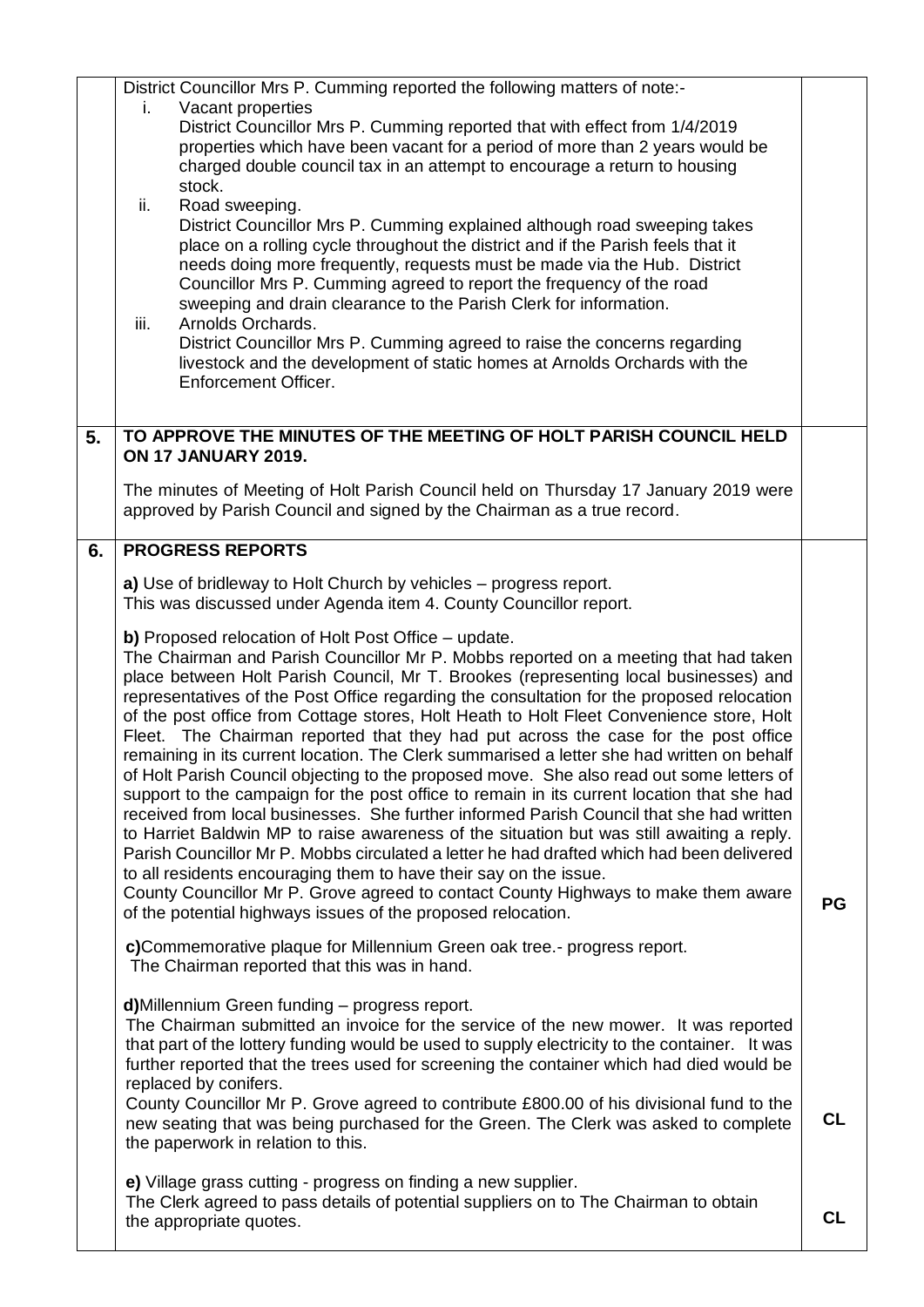|    | f) Siding out footpaths.<br>It was reported that the footpath between the mini roundabout and Broomfields had<br>now been sided out. Parish Council were still awaiting a date when work would be<br>completed on School Lane footpath. There had been no indication from Highways<br>whether work would be carried out on the footpaths on the A443. The Clerk was<br>asked to chase this up.                                              |                                    |                                                                                                       |         | <b>CL</b> |                                                                             |  |
|----|---------------------------------------------------------------------------------------------------------------------------------------------------------------------------------------------------------------------------------------------------------------------------------------------------------------------------------------------------------------------------------------------------------------------------------------------|------------------------------------|-------------------------------------------------------------------------------------------------------|---------|-----------|-----------------------------------------------------------------------------|--|
|    | g) Village Hall assessment - progress report.<br>The Chairman reported that the assessment had taken place and they were currently<br>awaiting the report.                                                                                                                                                                                                                                                                                  |                                    |                                                                                                       |         |           |                                                                             |  |
|    | $h$ ) Parking on the Heath $-$ progress report.<br>The Clerk reported that she had written to Festival Housing in relation to this issue and<br>was awaiting a response.                                                                                                                                                                                                                                                                    |                                    |                                                                                                       |         |           |                                                                             |  |
|    | i)Castle view concealed entrance signs - progress report.<br>County Councillor Mr P. Grove confirmed he had raised this with County Highways but<br>was still awaiting a response.                                                                                                                                                                                                                                                          |                                    |                                                                                                       |         |           |                                                                             |  |
| 8  | <b>Planning</b><br>a) Applications Pending.<br>18/01857/Thatched Lodge, Holt Heath, WR6 6NL. Subdivision of existing property into 2<br>dwellings (Recommend Approval).<br>19/00004/FUL Thatched Lodge, Holt Heath, WR6 6NL. Conversion of stable block into<br>dwelling (Recommend Approval).<br>b) Approvals/Refusals.<br>18/0113/FUL Ockeridge Rural Retreats, WR6 6YR, Siting of shepherds hut (Approved).<br>c) Other Planning issues. |                                    |                                                                                                       |         |           |                                                                             |  |
| 9  | <b>Finance</b><br>a. To note the current bank balances.<br>The Clerk reported that the current account balance was £12964.51 and the<br>deposit account balance was £5664.54.<br>b. with the attached schedule.<br>The following retrospective payments were approved by Parish Council.                                                                                                                                                    |                                    |                                                                                                       |         |           |                                                                             |  |
|    |                                                                                                                                                                                                                                                                                                                                                                                                                                             | Date                               | Payee                                                                                                 | Chq No. | Amount    | Details                                                                     |  |
|    |                                                                                                                                                                                                                                                                                                                                                                                                                                             | 11/2/2019                          | Mrs C                                                                                                 | 1226    | £327.50   | Clerks salary                                                               |  |
|    |                                                                                                                                                                                                                                                                                                                                                                                                                                             |                                    | Lightfoot                                                                                             |         |           | Retrospective                                                               |  |
|    |                                                                                                                                                                                                                                                                                                                                                                                                                                             | 20/2/2019                          | Mr WP<br>Winney                                                                                       | 1227    | £1485.00  | Millennium<br>Green grant<br>funding                                        |  |
|    |                                                                                                                                                                                                                                                                                                                                                                                                                                             | 20/2/2019                          | Holt Village<br>Hall                                                                                  | 1228    | £40.00    | Village Hall hire                                                           |  |
|    |                                                                                                                                                                                                                                                                                                                                                                                                                                             | The Council noted the information. | c. To review the current spend against budget.                                                        |         |           |                                                                             |  |
| 10 |                                                                                                                                                                                                                                                                                                                                                                                                                                             | Correspondence for Information.    |                                                                                                       |         |           |                                                                             |  |
|    | All correspondence of note had been circulated prior to the Meeting.                                                                                                                                                                                                                                                                                                                                                                        |                                    |                                                                                                       |         |           |                                                                             |  |
| 11 |                                                                                                                                                                                                                                                                                                                                                                                                                                             | Council.                           | Clerk's report on Urgent Decisions since the last Meeting<br>a) Parish Council elections in May 2019. |         |           | The Clerk briefly summarised the election process for the members of Parish |  |